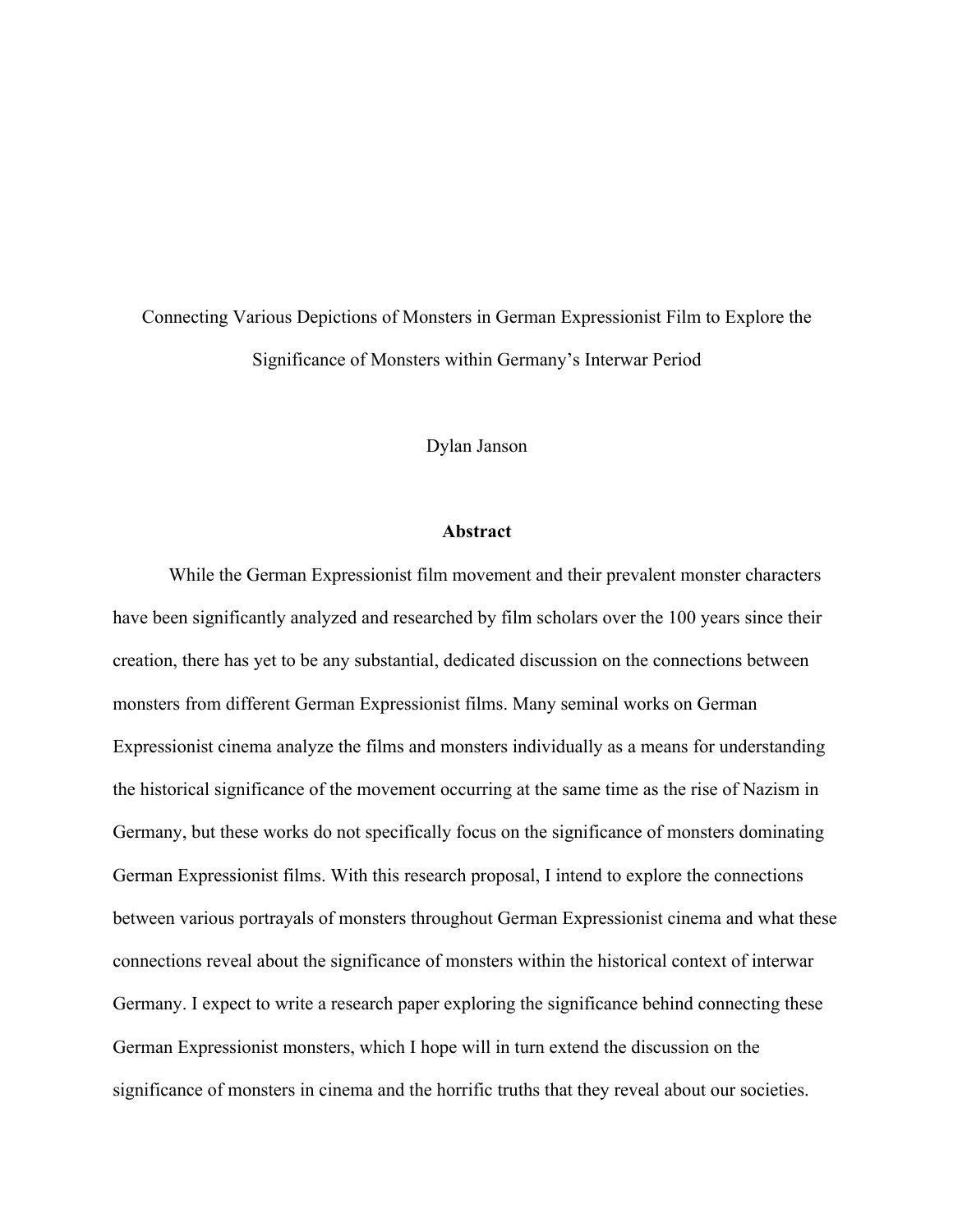## **Introduction**

The German Expressionist film movement that took place from the 1910s to the 1930s is responsible for the creation of one of the most popular and solidified genres in all of cinema: the horror genre (Ebert). Horrifying monsters take center stage in many of the movement's films: blood-sucking vampires, giant clay golems, hypnotized murderers, and many more. This same time period in Germany, the interwar period between World War I and World War II, is also responsible for the creation and rise of the Nazi Party, and according to many film scholars, horrifying elements such as the monsters within many German Expressionist films capture shared public attitudes similar to the ones that allowed the Nazi Party to rise in Germany and take control of it (Kracauer 11).

Many film scholars over the years have dissected individual German Expressionist films to discover what each film's portrayal of monsters says about German society at the time, but there are almost no discussions dedicated to the connections between monsters from different German Expressionist films. Since monsters are so prevalent in German Expressionist cinema, I want to explore the connections between various portrayals of monsters as a means for determining the greater significance of these monsters within the context of interwar Germany. In other words, the question that I want to explore is: What do the connections between various prominent portrayals of monsters throughout German Expressionist cinema reveal about the significance of these monsters within the historical context of interwar Germany?

#### **Background/Related Work and Motivation**

According to film scholar Mia Spiro, "The dilemmas, fears and sense of distress that plagued the [post-World War I] population in Germany… often took shape on the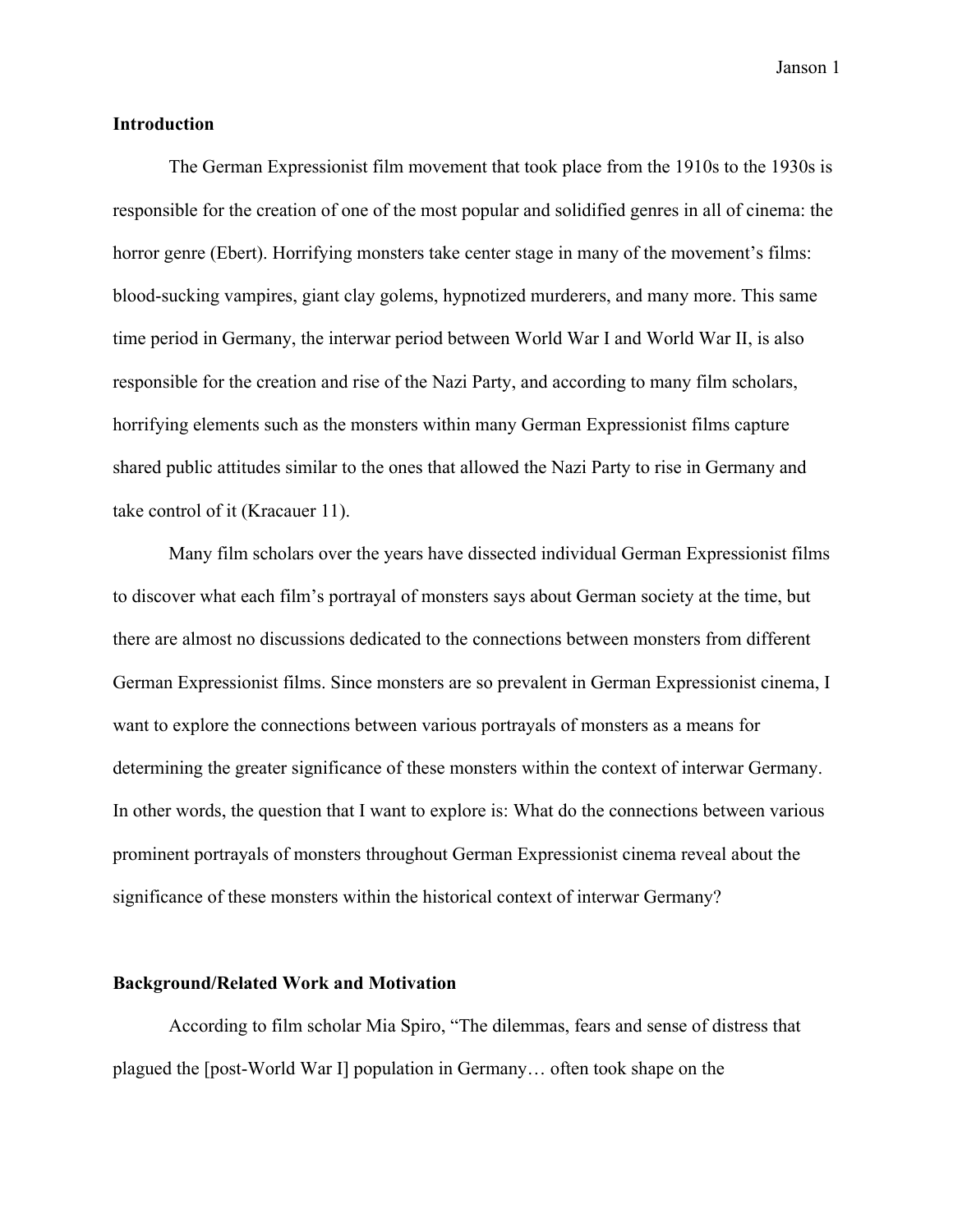expressionist… screen in haunted landscapes or fantastic forms" (18). These "fantastic forms" that expressed common sentiments of alarm within the German public took on the shape of horrifying monsters in German Expressionist films. As stated in the introduction, many film scholars have analyzed different German Expressionist films for their individual significance to the film movement and to the greater time period, yet this means that they have only analyzed individual monsters in the context of pre-Nazi Germany and have not pursued a dedicated comparative analysis of multiple German Expressionist monsters within the time period.

Two seminal works on the German Expressionist film movement, Siegfried Kracauer's *From Caligari to Hitler: A Psychological History of the German Film* and Lotte Eisner's *The Haunted Screen: Expressionism in the German Cinema and the Influence of Max Reinhardt*, extensively explore the broader history and significance of German Expressionist film, but neither specifically focuses on the connections between the monsters in these films. Other scholars like Roger Ebert and Mia Spiro explore German Expressionist films on a more individual basis, and thus only focus on how the monsters are portrayed within their selected, individual films. Based on my research thus far, there are no current academic sources dedicated specifically to the connections between monsters in various German Expressionist films. This is why I want to generate a research paper on the connections between different portrayals of monsters in German Expressionist film, to see if these connections add to both the filmic and historical significance that other scholars have already discovered for their individually analyzed monsters. The question thus remains: What do the connections between various prominent portrayals of monsters throughout German Expressionist cinema reveal about the significance of these monsters within the historical context of interwar Germany?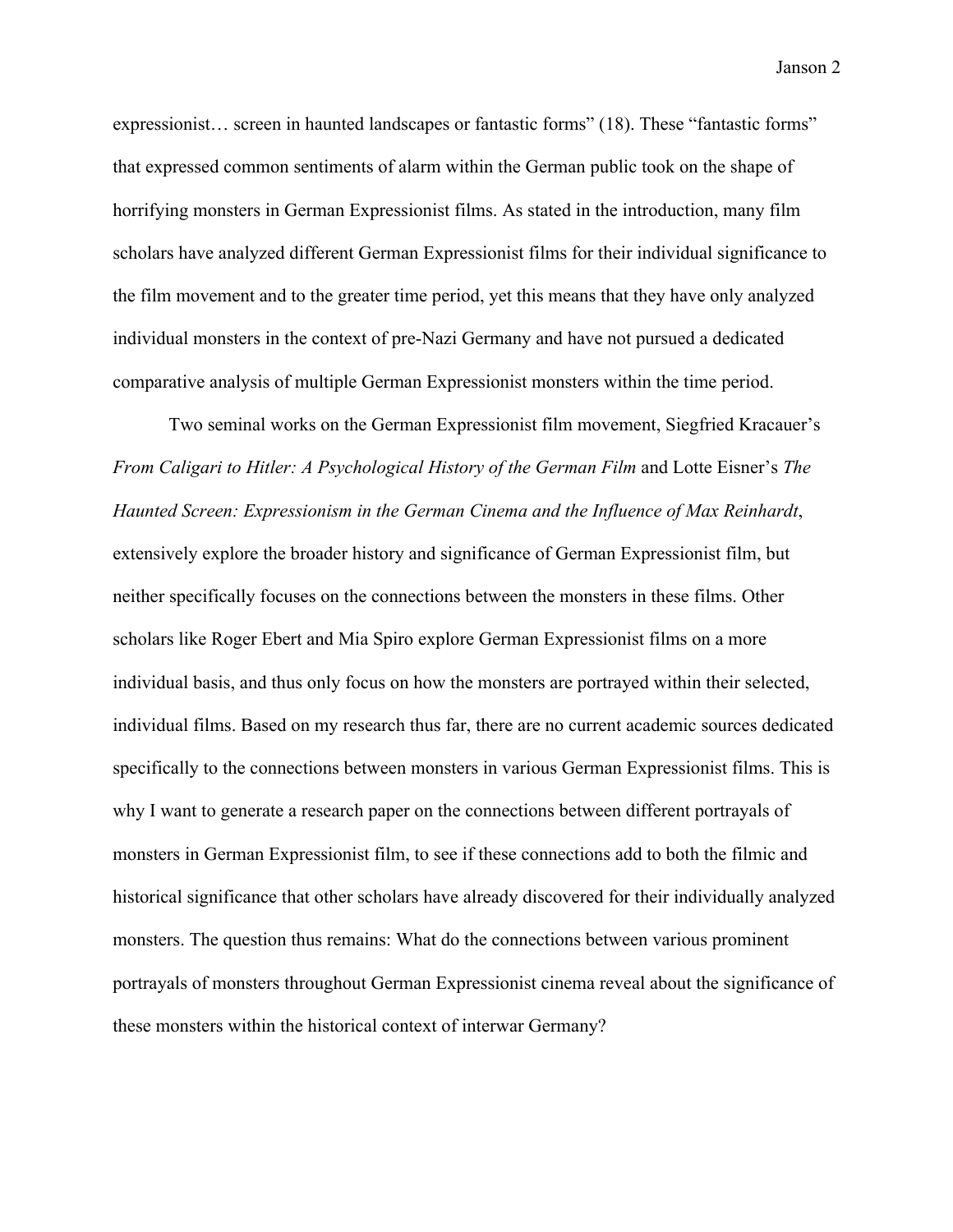#### **Methods**

To explore potential connections between various portrayals of monsters throughout German Expressionist cinema and what these connections reveal about the significance of these monsters within the historical context of interwar Germany, I plan to analyze four prominent films from the German Expressionist film movement where monster characters are put in the spotlight: *The Cabinet of Dr. Caligari* (1920), *The Golem: How He Came into the World* (1921), *Nosferatu* (1922), and *Metropolis* (1927). Each film contains its own unique depiction of a monster: *The Cabinet of Dr. Caligari* portrays a hypnotized murderer, *The Golem: How He Came into the World* portrays an animated clay being created for protection, *Nosferatu* portrays a blood-sucking vampire, and *Metropolis* portrays sentient and deadly machines.

In examining these portrayals of monsters, I will be analyzing common threads of monstrosity among these monster characters and how the films generate these common threads. To carry out this analysis, I will watch each film multiple times and take notes throughout every viewing on how the monsters are depicted both visually and in relation to other elements within the film. Themes, symbols, and plot elements associated with the monsters will take the main focus of this study. Additionally, since many of the films take place within or around Germany, how these monsters interact within their film's respective societies will be another point of analysis, as the reactions to these monsters by other characters will expose "the dilemmas, fears and sense of distress" that are embodied in these monsters (Spiro 18). While my analysis of these monsters will largely be comparative in nature, the analysis will also inherently involve individual analyses of these four monsters to serve as the basis for the comparative analysis.

I plan to use scholarly sources, such as the two seminal works on German Expressionism from Kracauer and Eisner, to further develop and examine my analysis of each individual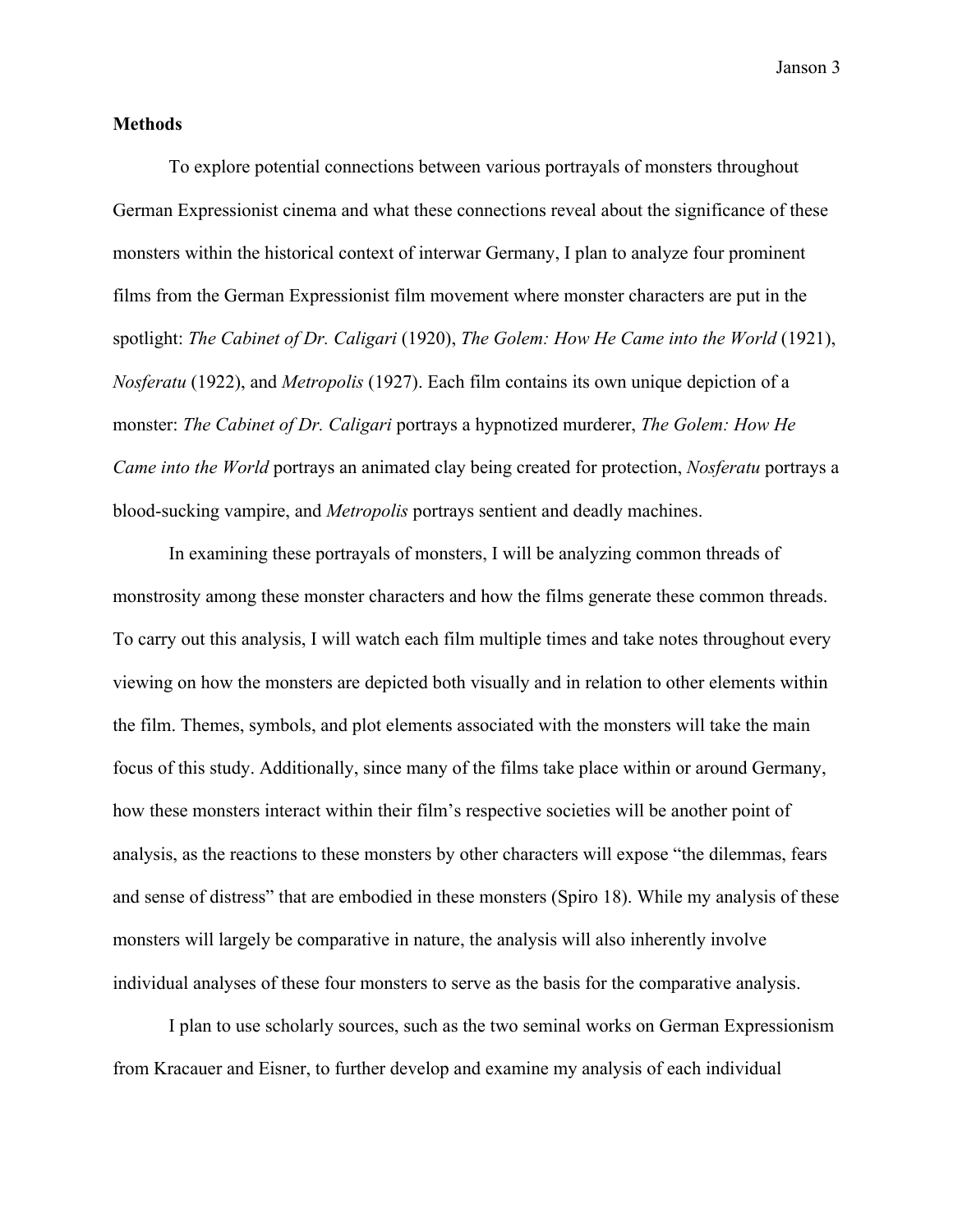monster and to also analyze different scholarly interpretations for what each monster represents about interwar German society. Additionally, I will consult historical sources on attitudes present during inter-war Germany to determine attitudes that the monsters in the four chosen films express and potentially share. I also plan to use the interpretations generated within and from these sources to see if I can apply some of the ideas surrounding one monster to the other monsters selected for this analysis. For example, if one academic scholar were to say that one monstrous trait unique to *The Cabinet of Dr. Caligari*'s Cesare the somnambulist reveals a certain truth about interwar German society, I would attempt to analyze the other monsters in the context of that particular trait to see if it also applies to them and thus also reveals a similar truth. Connecting these monster characters based on the traits that they each exhibit could prove fruitful in determining what their most common traits say about the significance of these monsters within the context of interwar Germany. That is why I also plan on incorporating references dedicated to examining characteristics of monsters, such as a chapter on "The Artificial Birth" that monsters experience during their creation in a book titled *Anatomy of a Robot* by Despina Kakoudaki. Examining the four selected monsters through traits common to many monstrous characters could further point to their significance within the German Expressionist film movement. All of these sources will be used in tandem with my analysis to determine the significance of these German Expressionist monsters within the greater German interwar period.

#### **Expected Results**

In conducting this research, I expect to generate a research paper specifically focused on the connections between the monsters in the four selected German Expressionist films and what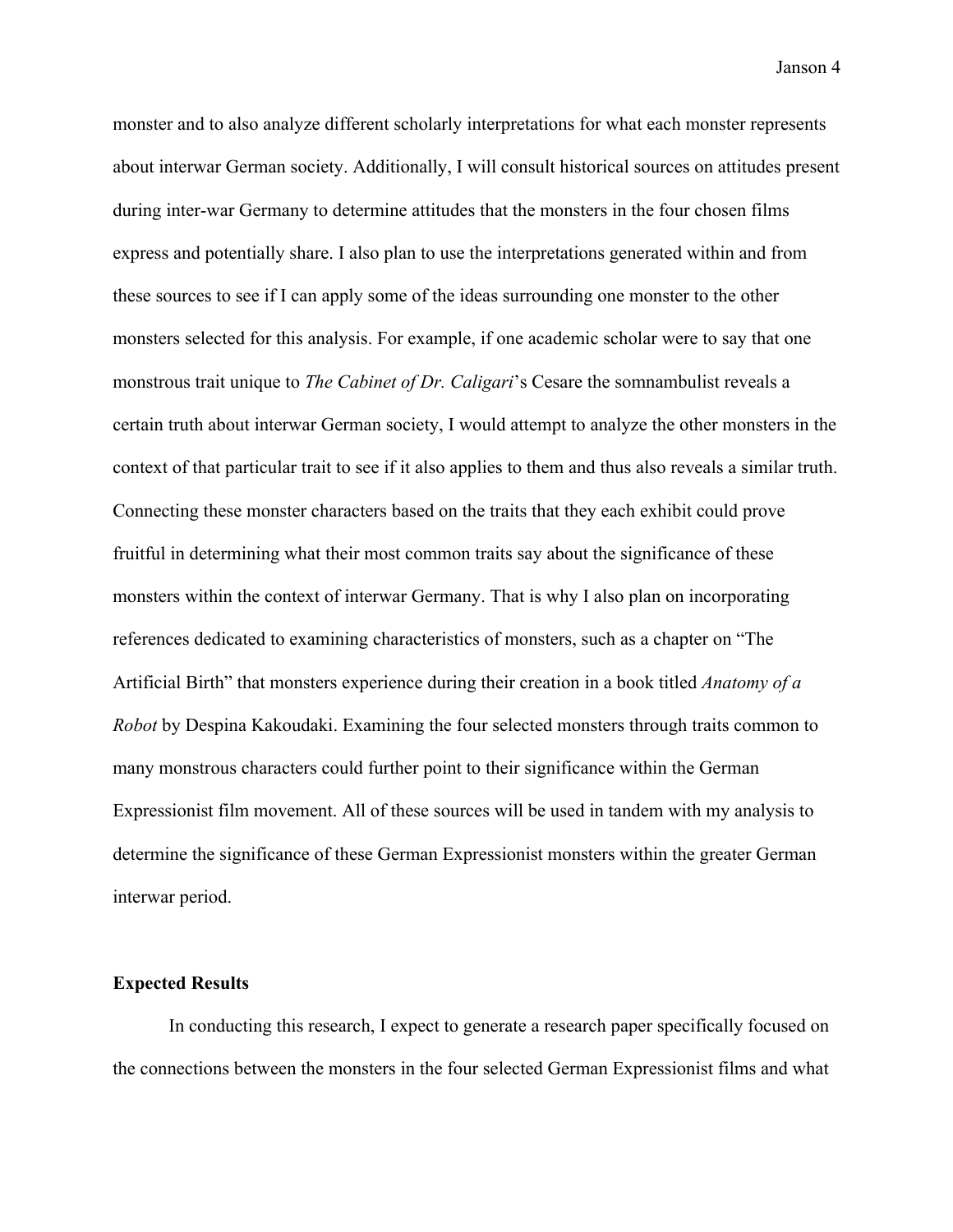these connections reveal about the significance of these monsters within the historical context of interwar Germany. As far as what connections will be drawn in the paper, I currently see some connections between the relationships these characters share with those around them. The Golem, the android in *Metropolis*, and Cesare are all manipulated by other characters throughout their respective films. Nosferatu, on the other hand, is a monster who does the manipulating to others, although there is still this shared element of manipulation. What this manipulation says about German society has yet to be revealed, but this is only one point of research with a potentially new revelation about attitudes in interwar-German society.

In producing this paper, I intend to generate further discussions on cinematic monstrosity beyond just the monsters present in the four selected German Expressionist films and to other applicable monster films in German Expressionist cinema. This approach to research could potentially also apply to other sets of monster films, such as the later kaiju films from Japan. Overall, I hope to extend the discussion on the significance of monsters in cinema and the horrific truths that they can reveal about our societies.

## **Conclusion**

The German Expressionist film movement has a rich body of monster films to analyze in relation to the interwar period in which they were made. With this research paper, I intend to explore the connections between various portrayals of monsters throughout German Expressionist cinema and what these connections reveal about the significance of these monsters within the historical context of interwar Germany. While there has yet to be an academic work that specifically focuses on synthesizing the portrayals of various monsters in German Expressionist films, this research proposal could lead to new perspectives on the monsters that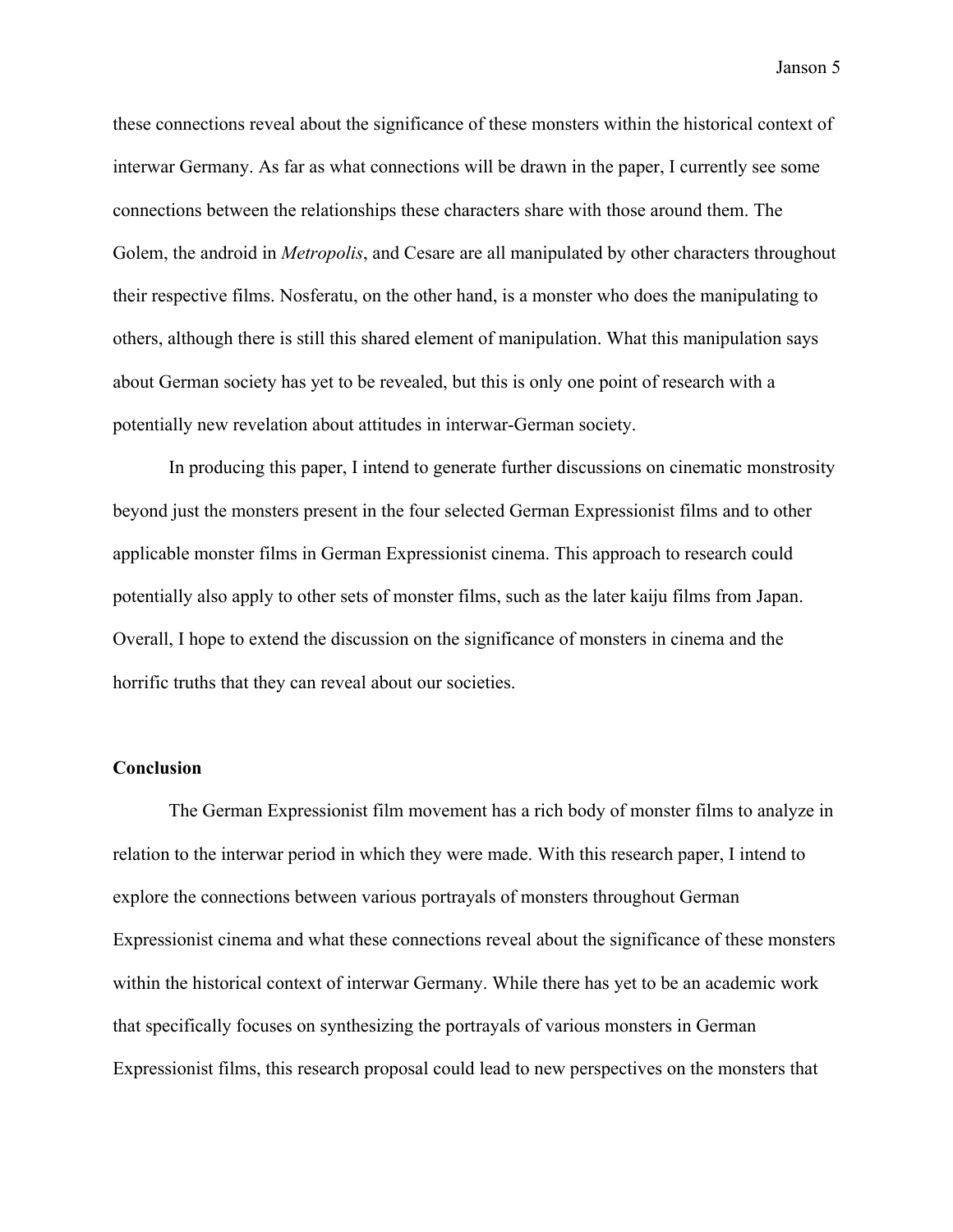command the screen in *The Cabinet of Dr. Caligari*, *The Golem: How He Came into the World*, *Nosferatu*, and *Metropolis*.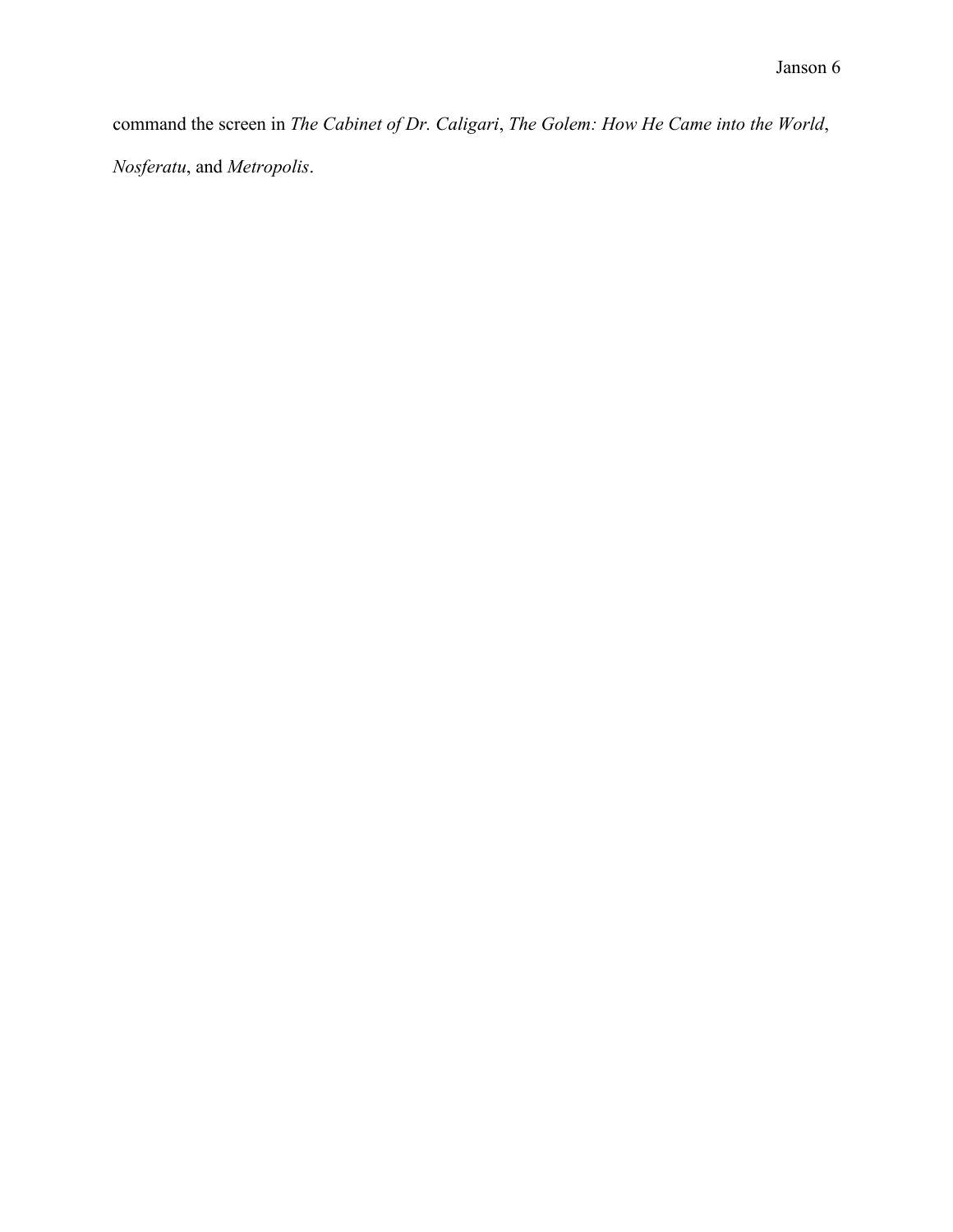#### References / Works Cited

- Ebert, Roger. "A World Slanted at Sharp Angles" (*The Cabinet of Dr. Caligari* (1920) Movie Review). *RogerEbert.com*, 3 June 2009, https://www.rogerebert.com/reviews/greatmovie-the-cabinet-of-dr-caligari-1920. Accessed 1 Nov. 2021.
- Eisner, Lotte. *The Haunted Screen: Expressionism in the German Cinema and the Influence of Max Reinhardt*. London, Thames & Hudson, 1969. Print.
- Elger, Dietmar. *Expressionism: A Revolution in German Art*. Köln, Germany, Taschen, 2018. Print.
- Kakoudaki, Despina. "The Artificial Birth." *Anatomy of a Robot: Literature, Cinema, and the Cultural Work of Artificial People*. Rutgers University Press, 2014, pp. 29–68, http://www.jstor.org/stable/j.ctt7zvzsz.5.
- Kracauer, Siegfried. *From Caligari to Hitler: A Psychological History of the German Film*. Edited by Leonardo Quaresima, NED-New edition, Princeton University Press, 2004, https://doi.org/10.2307/j.ctvc77cxj.

*Metropolis*. Directed by Fritz Lang. UFA, 1927.

*Nosferatu*. Directed by F.W. Murnau. Prana Film, 1922.

Spiro, Mia. "Containing the Monster: The Golem in Expressionist Film and Theater." *The Space Between*, Volume 9, Issue 1, 2013, pp. 11-36.

*The ABC's of [triangle square circle]: the Bauhaus and Design Theory*. Edited by Ellen Lupton and J. Abbott Miller, Princeton Architectural Press, 2019. Print.

*The Cabinet of Dr. Caligari*. Directed by Robert Wiene. Decla-Bioscop, 1920.

*The Golem: How He Came into the World*. Directed by Paul Wegener, Carl Boese. PAGU, 1921.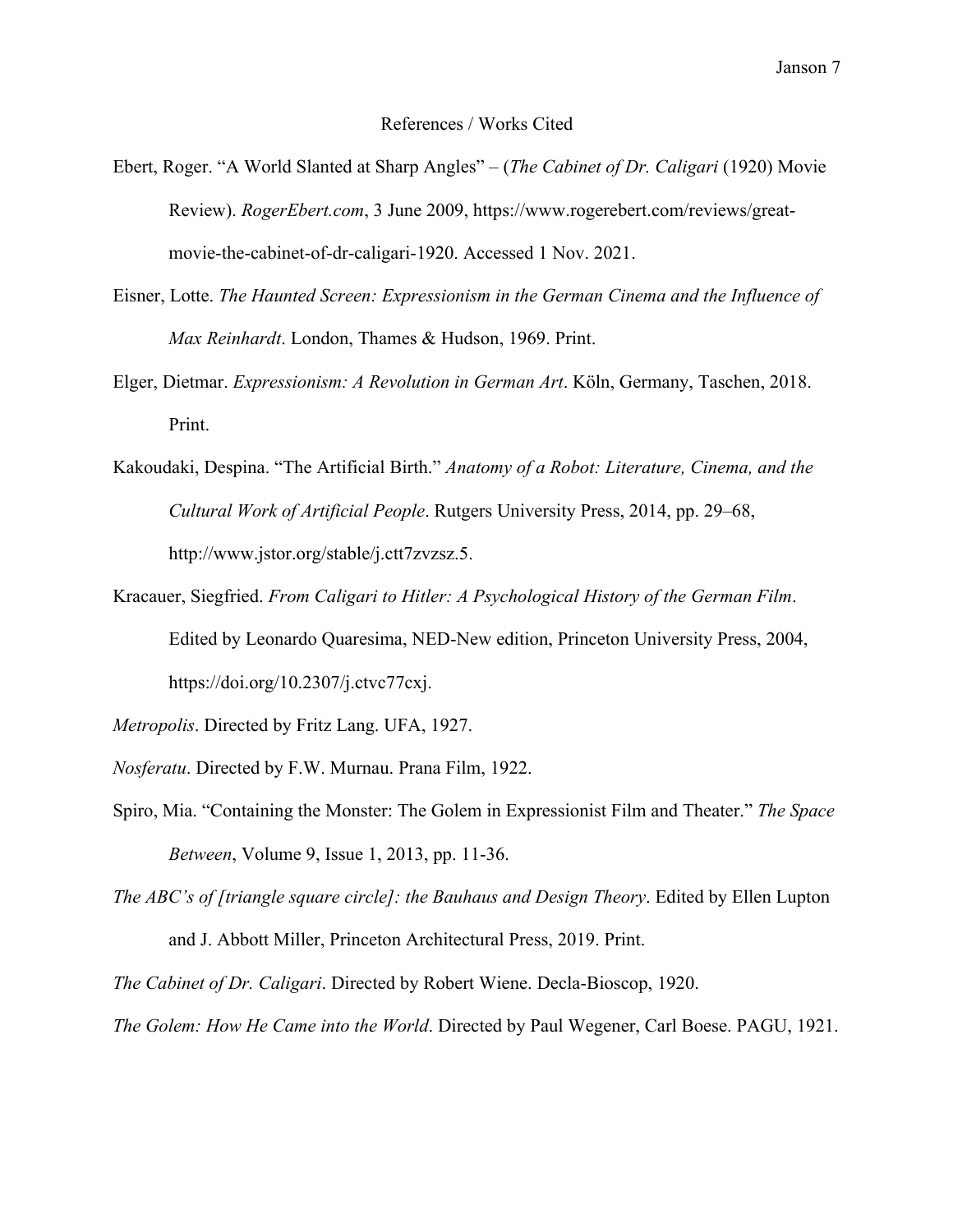*Weimar Cinema: An Essential Guide to Classic Films of the Era*. Edited by Noah Isenberg,

Columbia University Press, 2009. *ProQuest Ebook Central*,

https://ebookcentral.proquest.com/lib/lmu/detail.action?docID=909254.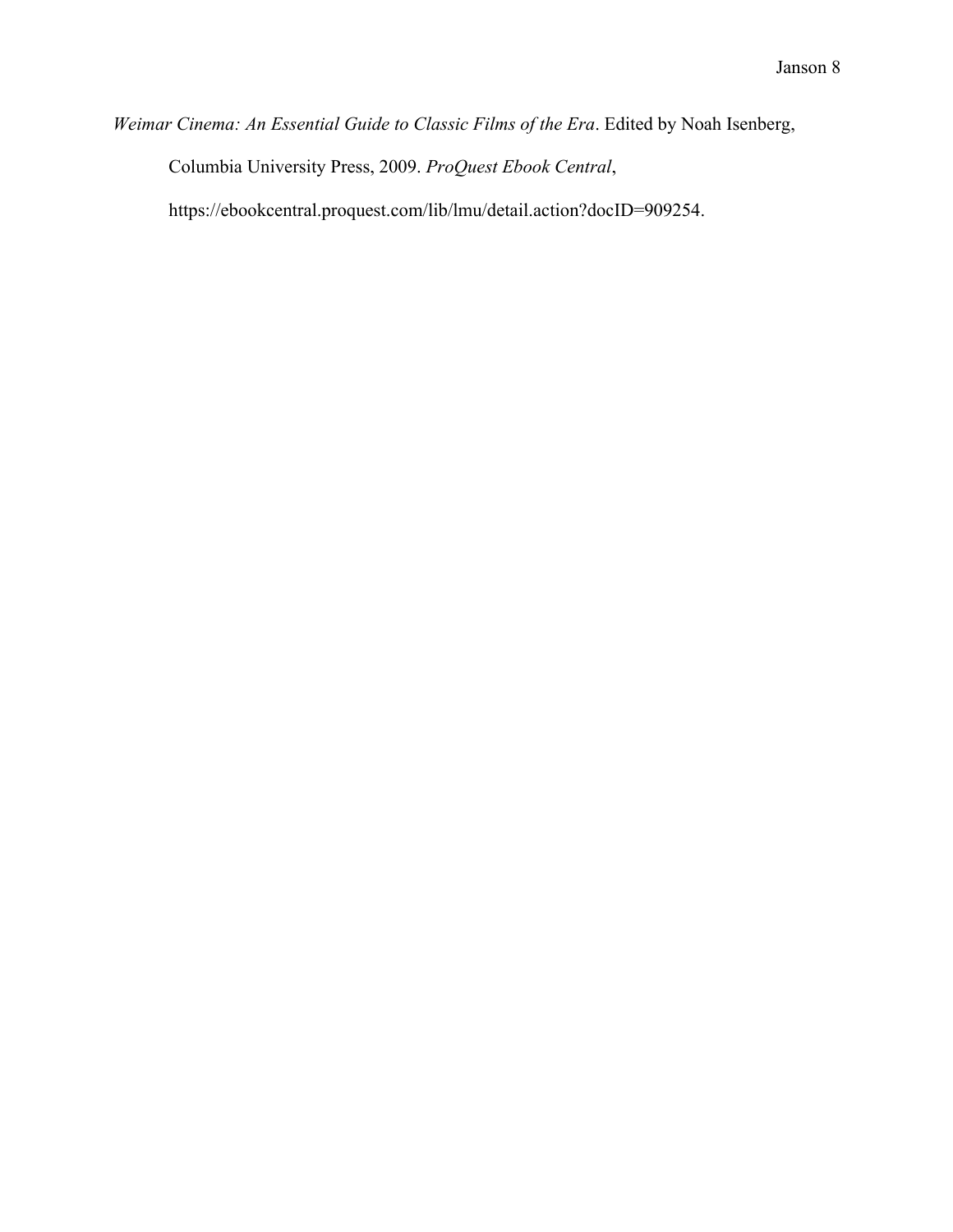## **Budget**

## Materials:

Since the four selected films are all older films and more difficult to own digitally, I plan on purchasing physical, restored copies of each film to ensure availability for repeated viewings. Each film is restored by Kino Classics and sold through Amazon. I already have a Blu-Ray player that can run these films.

- Blu-Ray *Metropolis*  \$23.94
- Blu-Ray *Nosferatu*  \$20.77
- Blu-Ray *The Cabinet of Dr. Caligari* \$19.99
- Blu-Ray *The Golem How He Came Into the World*  \$14.44

## Hourly Pay Rate:

I plan on spending 25 hours per week for 6 weeks analyzing and researching for this research project, and the LMU pay rate for undergraduate research students is \$15.00 an hour. See Timeline below for allocation of hours per week.

## Overall Cost:

| <b>Budget</b>      | <u>Cost</u> | Amount              | <b>Sub-Total</b> | <u>Total</u> |
|--------------------|-------------|---------------------|------------------|--------------|
| Materials          | \$79.17     | (see above)         | \$79.17          | \$79.17      |
| <b>Hourly Rate</b> | \$15.00/hr  | 25 hours $/6$ weeks | \$2,250          | \$2,250      |
|                    |             |                     | <b>TOTAL</b>     | \$2,329.14   |